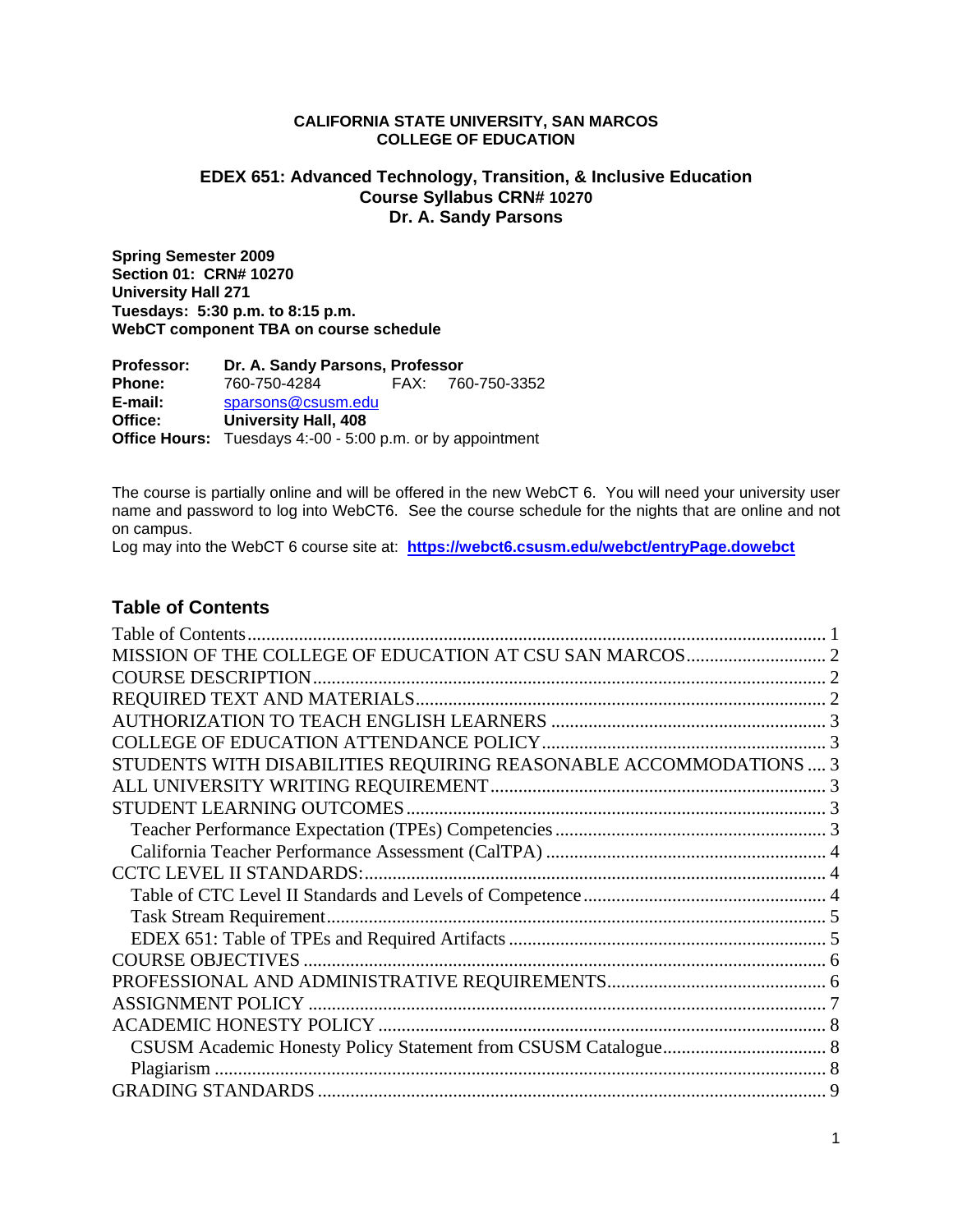# **MISSION OF THE COLLEGE OF EDUCATION AT CSU SAN MARCOS**

The mission of the College of Education Community is to collaboratively transform public education by preparing thoughtful educators and advancing professional practices. We are committed to diversity, educational equity, and social justice, exemplified through reflective teaching, life-long learning, innovative research and on-going service. Our practices demonstrate a commitment to student-centered education, diversity, collaboration, professionalism, and shared governance. (Adopted by COE Governance Community, October, 1997).

# **COURSE DESCRIPTION**

Focuses upon acquisition of skills for advanced application of technologies supporting inclusion, and practical applications in the classroom, grant writing, and professional presentations. Meets Professional Level II Education Specialist credential standards for supporting transition across the K-12 continuum and development of a specific area of emphasis (SAE) in inclusive education, assistive technology, and reflective practice.

**COURSE PREREQUISITES** Completion of the Special Education Specialist in Mid-Moderate Disabilities Level 1.

# **COURSE ACTIVITIES:**

Students build upon the skills developed in the Level I credential courses to expand the scope and depth of study into an Area of Specific Emphasis (SAE). Course content includes grant and project development. Advanced applications of assistive technologies are addressed including the course content, grant development and lab visitation. Emphasis is on the applications of content and skills with individual learners in the classroom. Professional productivity includes use of advanced presentation software, grant writing, and transition teaming and planning. Professional Level II Education Specialist credential standards for supporting transition across the K-12 continuum and development of a Specific Area of Emphasis in inclusive education, assistive technology, and reflective practice are addressed in this course.

# **REQUIRED TEXT AND MATERIALS**

# **Text**

# **Required:**

Pierangelo, R., & Giuliani, G. A. (2004**).** *Transition services in special education: A practical approach.*  Pearson: Allyn Bacon**.** New York, NY. ISBN # 0-205-34569-7

# **Bound Reader Required (I will send a course mail to let you know when it is available.)**

 Parsons, S. Bound Reader for EDEX 651 (2008-09). This will be available at **CopyServe**. (760) 599- 9923, 754 South Rancho Santa Fe Blvd in the Citibank shopping center on the corner of Rancho Santa Fe and San Marcos Blvd. Easy entry is from San Marcos Blvd. just west of Rancho Santa Fe Rd.; turn right into the first driveway off San Marcos Blvd. just after Citibank, and make an immediate left. The Copy Serve store faces San Marcos Blvd.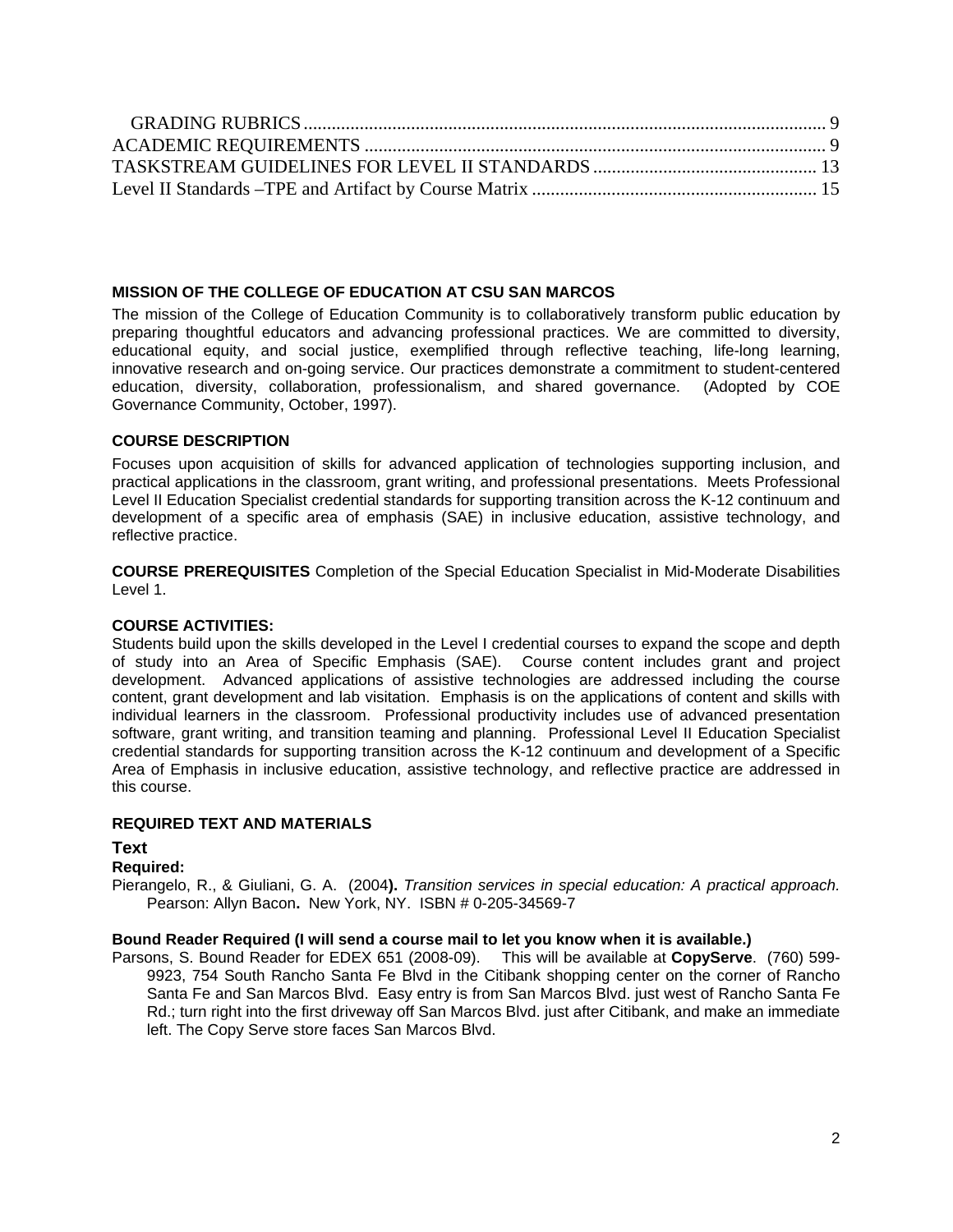#### **Recommended**

 *association, fifth edition.* American Psychological Association, Washington, CD. American Psychological Association. (2001*). Publication manual of the American psychological* 

**University print card**. You will be required to submit hard print copies of lab assignments printed in the lab. You may purchase this card in the Kellogg Library on the 2<sup>nd</sup> floor (street level) near the Student Technology Help Desk (call 760-750-6505 for hours of operation). You may add money to the card on the 4th floor of University Hall, but you must have a card first in order to do this. **Having a print card is a requirement!** 

**USB drive** for bringing documents into class for power point presentation and document sharing.

#### **AUTHORIZATION TO TEACH ENGLISH LEARNERS**

 often encountered in California public school classrooms. The authorization to teach English learners is This credential program has been specifically designed to prepare teachers for the diversity of languages met through the infusion of content and experiences within the credential program, as well as additional coursework. Students successfully completing this program receive a credential with authorization to teach English learners.

(Approved by CCTC in SB 2042 Program Standards, August 02)

# **COLLEGE OF EDUCATION ATTENDANCE POLICY**

 *COE Governance Community, December, 1997).* Those students coming to class late or returning from Due to the dynamic and interactive nature of courses in the College of Education, all students are expected to attend all classes and participate actively. At a minimum, students must attend more than 80% of class time, or s/he may not receive a passing grade for the course at the discretion of the instructor. Individual instructors may adopt more stringent attendance requirements. Should the student have extenuating circumstances, s/he should contact the instructor as soon as possible. *(Adopted by the*  break late are penalized participation points.

#### **STUDENTS WITH DISABILITIES REQUIRING REASONABLE ACCOMMODATIONS**

Students must be approved for services by providing appropriate and recent documentation to the Office of Disable Student Services (DSS). This office is located in Craven Hall 5205, and can be contacted by phone at (760) 750-4905, or TTY (760) 750-4909. Students authorized by DSS to receive reasonable accommodations should meet with their instructor during office hours or, in order to ensure confidentiality, in a more private setting.

### **ALL UNIVERSITY WRITING REQUIREMENT**

Every course at the university must have a writing requirement of at least 2500 words. The writing in this course is met via the Specific Area of Emphasis paper, the grant project, and the WebCT discussion board work.

# **STUDENT LEARNING OUTCOMES**

#### *Teacher Performance Expectation (TPEs) Competencies*

The course objectives, assignments, and assessments have been aligned with the (California Commission on Teacher Credentialing (CCTC) standards for the Special Education, Specialist Level II Credential. This course is designed to help teachers seeking a California teaching credential to develop the skills, knowledge, and attitudes necessary to assist schools and district in implementing effective programs for all students. The successful candidate will be able to merge theory and practice in order to realize a comprehensive and extensive educational program for all students. You will be required to formally address several CCTC standards for the Special Education, Specialist Level II Credential in this course: (these will be handed out in class).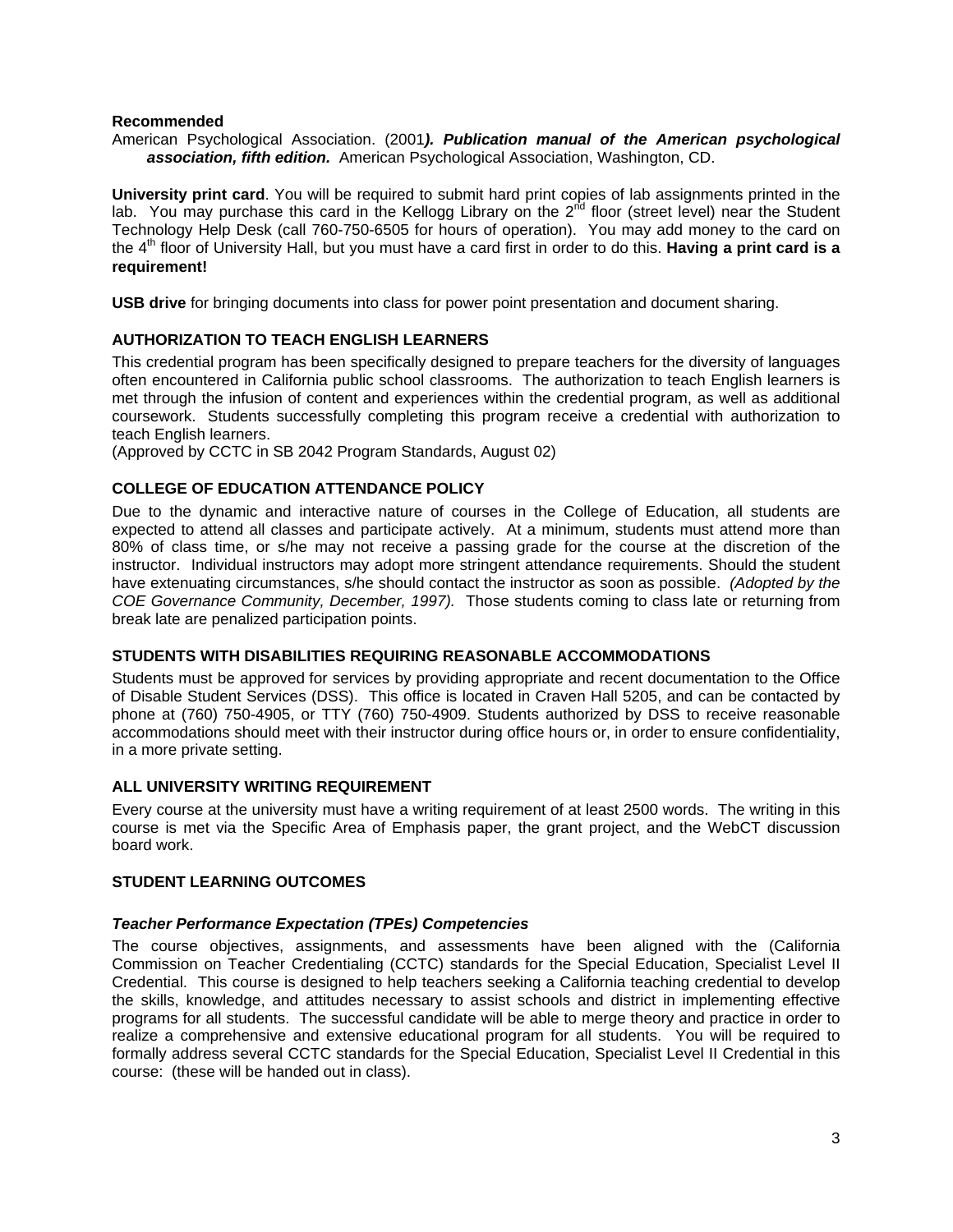# *California Teacher Performance Assessment (CalTPA)*

Beginning July 1, 2008 all California credential candidates must successfully complete a state-approved system of teacher performance assessment (TPA), to be embedded in the credential program of preparation. At CSUSM this assessment system is called the CalTPA or the TPA for short.

To assist your successful completion of the TPA a series of informational seminars are offered over the course of the program. TPA related questions and logistical concerns are to be addressed during the seminars. Your attendance to TPA seminars will greatly contribute to your success on the assessment.

Additionally, COE classes use common pedagogical language, lesson plans (lesson designs), and unit plans (unit designs) in order to support and ensure your success on the TPA and more importantly in your credential program.

 http://www.csusm.edu/coe/CalTPA/ProgramMaterialsTPA.html The CalTPA Candidate Handbook, TPA seminar schedule, and other TPA support materials can be found on the COE website provided at the website provided:

# **CCTC LEVEL II STANDARDS:**

The table below indicates the CCTC Level II standards and levels of competence addressed by EDEX 651 and the level (i.e., knowledge, application) at which each standard is demonstrated.

#### *Table of CTC Level II Standards and Levels of Competence*

| M/M/S | M/M/S | M/M/S |     | M/M<br>M/M |     | M/S |
|-------|-------|-------|-----|------------|-----|-----|
| 15    | 16    | 17    | 18  | 20         | 18  | 19  |
| K/A   | K/A   | K/A   | K/A | K/A        | K/A | K/A |

**Key to Table**: (number indicates CCTC standard addressed)

| M/M/S<br>M/M<br>M/S | = Common Mild/ Moderate and Moderate/Severe Education Specialist Competency<br>= Mild/Moderate Education Specialist Competency<br>= Moderate/Severe Education Specialist Competency                                                                                                                                                          |  |  |  |  |
|---------------------|----------------------------------------------------------------------------------------------------------------------------------------------------------------------------------------------------------------------------------------------------------------------------------------------------------------------------------------------|--|--|--|--|
| Κ                   | $=$ Competence at <b>knowledge</b> level $\bm{A}$<br>$=$ Competence at <b>application</b> level                                                                                                                                                                                                                                              |  |  |  |  |
| <b>15 M/M/S</b>     | <b>Current and Emerging Research and Practices</b><br>Interpret, apply, and disseminate current and emerging research, theories,<br>legislation, policies and practices.<br>Research the current professional literature in an area of specific emphasis.                                                                                    |  |  |  |  |
| <b>16 M/M/S</b>     | <b>Transition and Transition Planning:</b><br>Collaboration with personnel from other educational and community agencies,<br>Successful planning for transition to vocational experiences,<br>Procurement of technologies to ease transition process, and grant writing,<br>Legislation supporting barrier free access through technologies. |  |  |  |  |
| <b>17 M/M/S</b>     | Development of Specific Area of Emphasis (SAE):<br>Opportunities to build upon foundations of Level I Education Specialist work,<br>Expanding scope and depth of study in specific content areas,<br>Develop expertise in performing specialized functions<br>(e.g. Technology, Transition, and Inclusive Education).                        |  |  |  |  |
| 18 M/M              | <b>Assessment of Students</b><br>Assessment of verbal and non-verbal communicative competence for planning<br>Augmentative and Alternative Communication (AAC)<br>Technology Assessments and Planning                                                                                                                                        |  |  |  |  |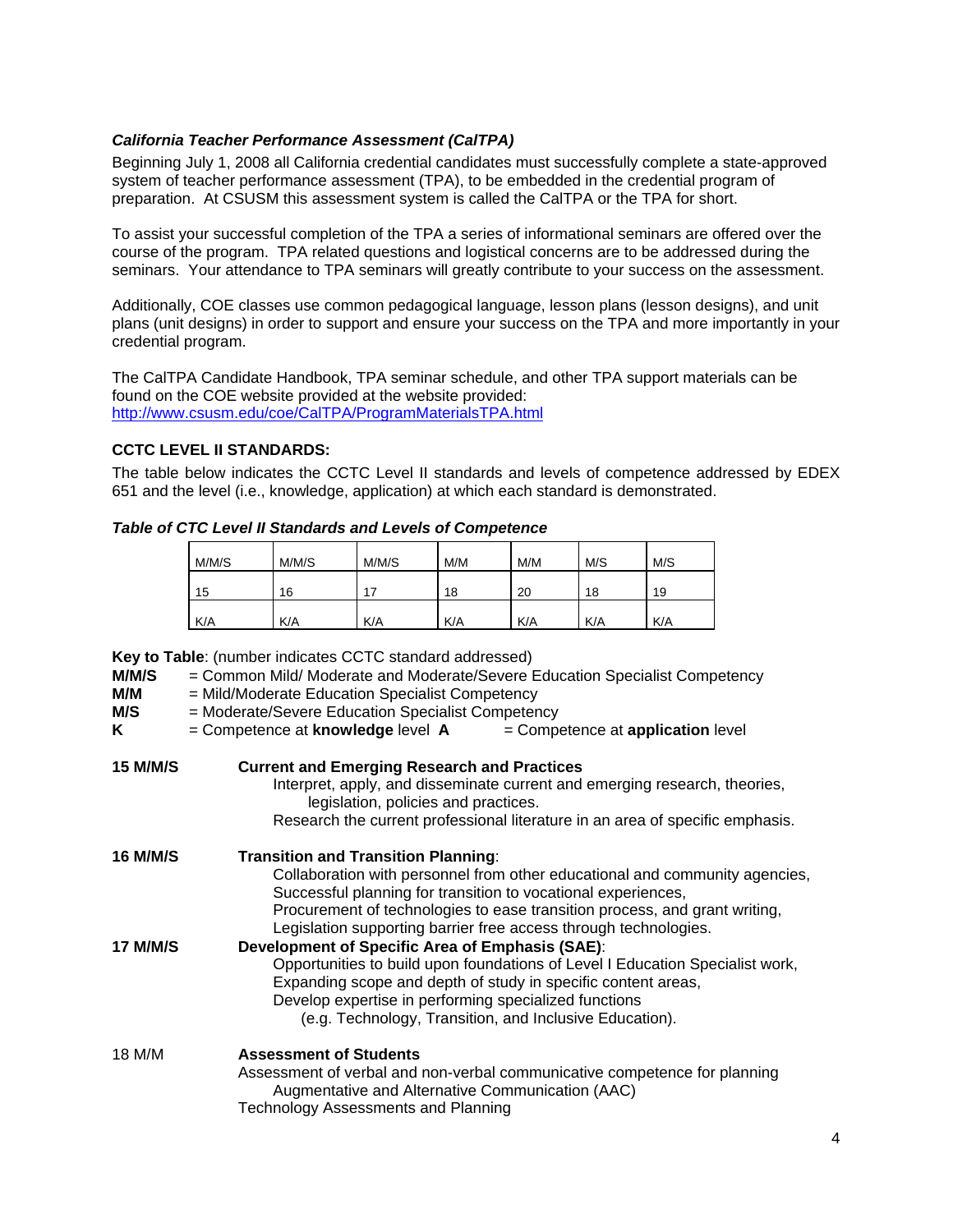| 20 M/M        | <b>Collaboration and Consultation</b><br>Develop skills in communication, collaboration and consultation for serving<br>in coordination function throughout the education placements of students.<br>Interdisciplinary teaming for planning transition across K-12 Curriculum.<br>Team writing of grant proposals for acquisition of funds in assistive technologies. |
|---------------|-----------------------------------------------------------------------------------------------------------------------------------------------------------------------------------------------------------------------------------------------------------------------------------------------------------------------------------------------------------------------|
| 18 M/S        | <b>Advanced Communication Skills:</b><br>Demonstrates effective communication skills for networking and collaborating.<br>Team building and facilitation for transition,<br>Team building and planning for infusion of technologies for curriculum support,<br>Development of professional presentations.<br>Development of grant proposals.                          |
| <b>19 M/S</b> | <b>Leadership and Management Skills:</b><br>Demonstrates ability to work effectively within integrated service delivery models,<br>Participates in school restructuring and reform efforts to impact systems change.                                                                                                                                                  |

# *Task Stream Requirement*

CCTC Standards for the Special Education Specialist Credential

The course objectives, assignments, and assessments have been aligned with the CCTC (California Commission on Teacher Credentialing) standards for the Level II Special Education Specialist Credential. This course is designed to help teachers seeking a California teaching credential to develop the skills, knowledge, and attitudes necessary to assist schools and district in implementing effective programs for all students. The successful candidate will be able to merge theory and practice in order to realize a comprehensive and extensive educational program for all students. You will be required to formally address the CCTC Standards for the Level II Mild/Moderate/Severe Special Education Specialist Credential listed in the Table below. You will be required to post artifacts and a reflection to address each required standard. Please see the table below for the artifacts to be posted to each standard. The format for the Reflective Essay, required for addressing each standard, appears on the last page of this syllabus. **You must complete all TaskStream postings in order to be cleared for your credential.** 

Involvement in site-based decisions, restructuring and reform efforts.

Including students with mild/moderate/severe disabilities through use of technology.

| <b>CCTC Level II Standard</b>                       | <b>Related Artifact to be Attached in Task Stream</b> |  |  |
|-----------------------------------------------------|-------------------------------------------------------|--|--|
| Standard 15 M/M/S                                   | Specific Area of Emphasis Paper (SAE)                 |  |  |
| <b>Current and Emerging Research Practices</b>      | <b>Highlight your Literature Review</b>               |  |  |
| Standard 16 M/M/S                                   | Reading Activities (Select one)                       |  |  |
| <b>Transition and Transition Planning</b>           | Posted Discussion Board Work on Transition            |  |  |
| Standard 17 M/M/S                                   | Specific Area of Emphasis Paper (SAE)                 |  |  |
| Development of Specific Area of Emphasis            | Highlight how this will help your teaching            |  |  |
| Standard 19 M/S<br>Leadership and management Skills | Tech Grant Proposal Narrative                         |  |  |

#### *EDEX 651: Table of TPEs and Required Artifacts*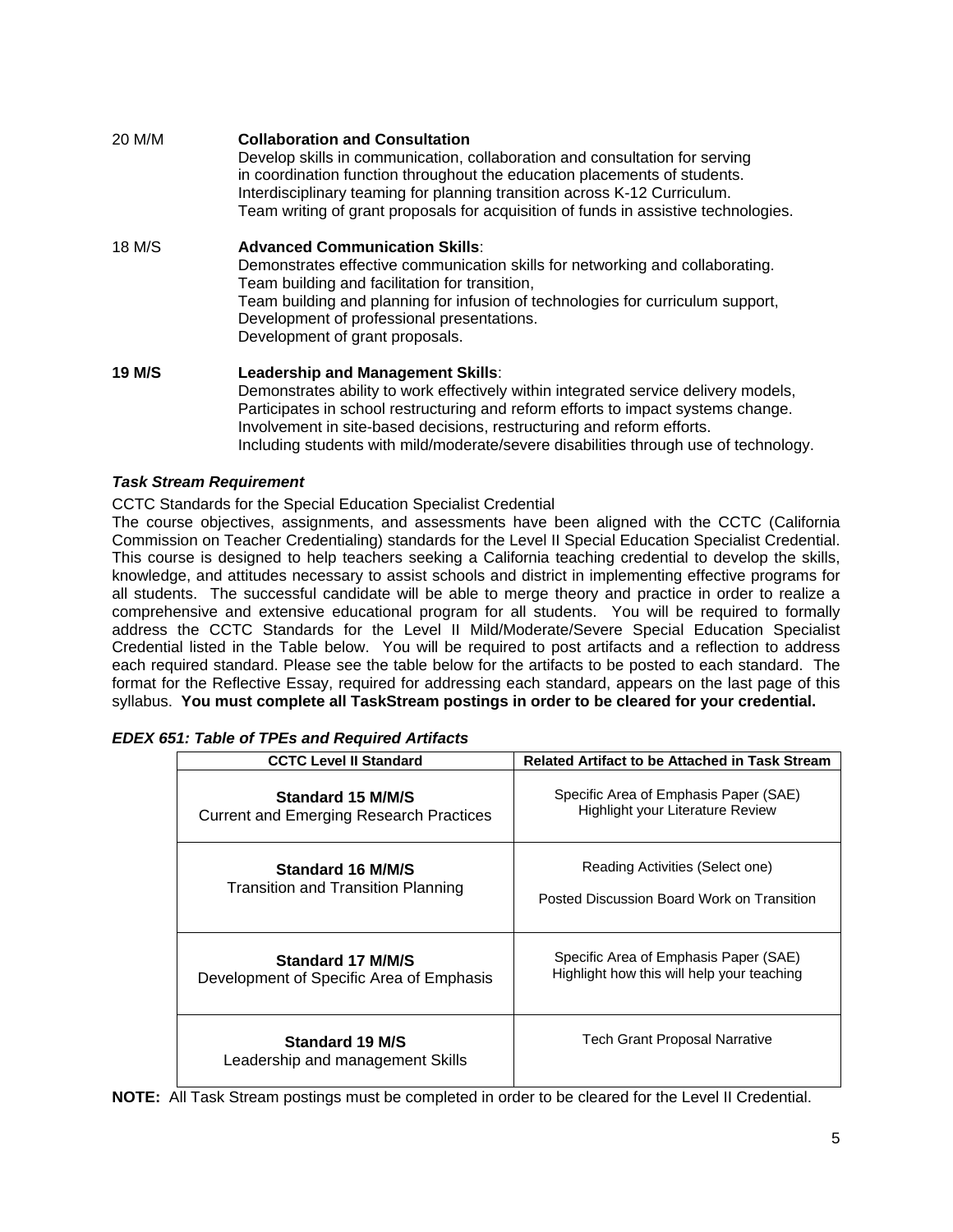# **COURSE OBJECTIVES**

Students will:

- 1. demonstrate knowledge on current laws, policies, regulations, and funding sources for including technologies,
- 2. develop skills in the design of grant proposals including response to RFPs (Request for Proposal), basic planning, budgeting, writing grant proposals, and managing implementation of projects,
- 3 develop skills and practice in developing professional presentations using advanced software applications,
- 4. acquire a knowledge base and skills in facilitating transition across the K-12 continuum (preschool to elementary, elementary to middle school, middle to high school, high school) and also to postschool work, educational, and community experiences,
- 5 acquire knowledge and skills in the use of advanced technologies (hardware and software) with learners with diverse learning styles,
- 6. demonstrate knowledge of the application of augmentative and alternative communication (AAC) systems including nonsymbolic modes of communication (gestures, vocalizations, and eye gaze, body language and sign-symbol systems),
- 7. presentation of grants, projects, and research to classmates in professional format,
- 8. engage in problem solving and futures planning of including individuals with special learning needs and supported included instruction through the use of technologies.

# **PROFESSIONAL AND ADMINISTRATIVE REQUIREMENTS**

1. Attend all class sessions. Please call the instructor when you are unable to attend class or if you must be late. The CSUSM College of Education, which has an attendance policy that mandates a minimum attendance of 80% of face-to-face class sessions, requires these guidelines. Please inform your instructors in advance of any extenuating attendance circumstances.

2. Use "Person-first" language (e.g., "Student with Down Syndrome" rather than "Down Syndrome student;" must be used throughout all written and oral assignments and discussions.

3. Word-process all written documents. **Keep a copy of all of your work**. Proof of completion of all assignments is the responsibility of the student. Keep these records until you have received your grade. Also, you will want these copies for your records and for potential future use as professional portfolio entries. Keep a text document of all WebCT postings for your own records and for proof of completion.

4. Complete and hand in all assignments on the due dates for full credit.

5. Participate in class discussions and group activities and demonstrate positive interpersonal skills with classmates and guests. Participation points are assigned on the basis of participation, collegiality, collaborative effort, and professionalism in interactions with fellow students and the instructors and guest lecturers.

6. **Responsibility for obtaining handouts is that of the student**. If you are to miss class, be sure to select a class "buddy" to ensure that you receive handouts and information when you must miss class. You may wish to have the following information for your Buddy: Telephone, e-mail address, Fax number. Obtaining missed handouts is the responsibility of the student, get a buddy!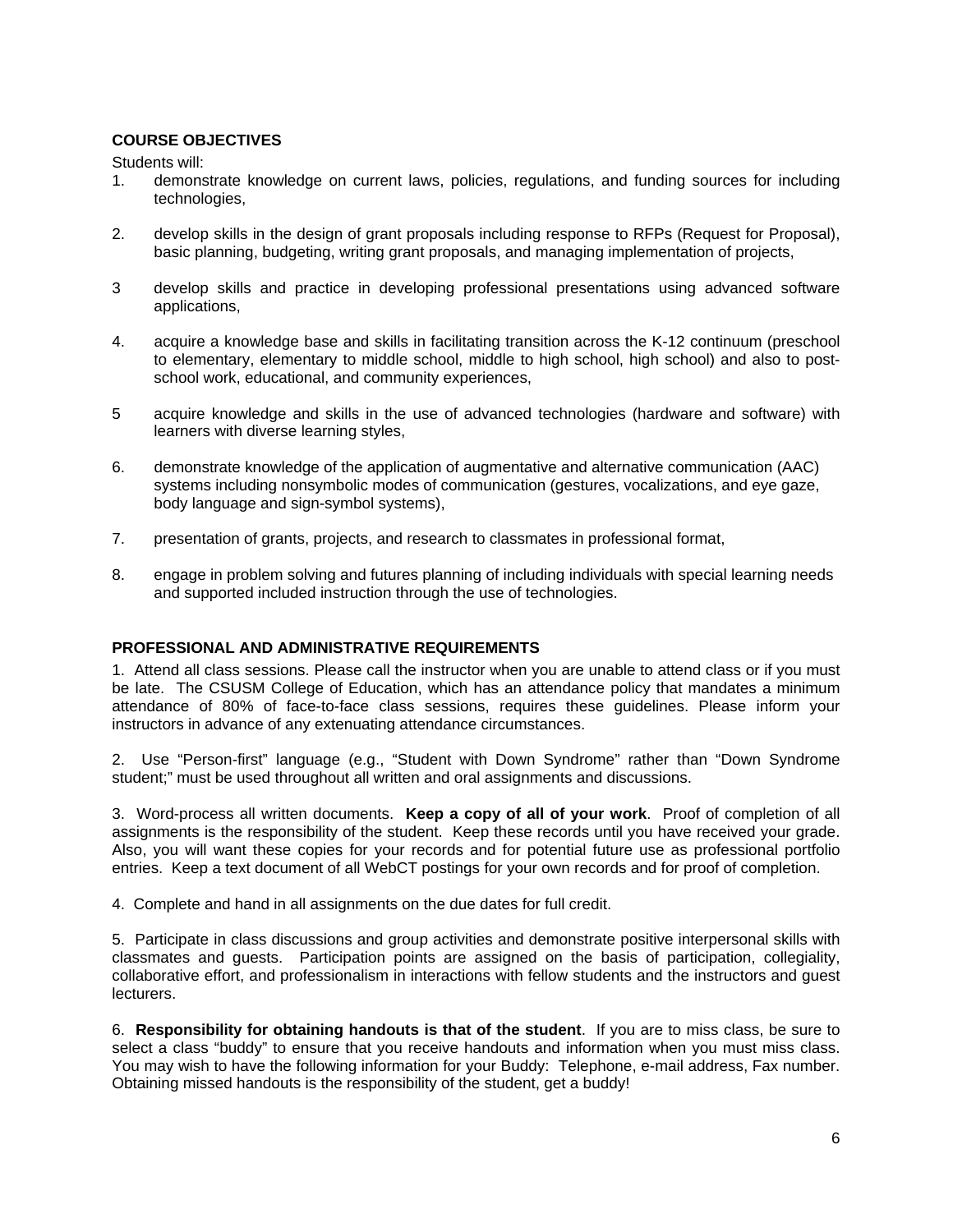7. **No Late Work is Accepted:** I do not accept late work. This includes assignments required in hard copy, as well as those to be posted to the discussion board in WebCT, or submitted online in WebCT using the assignments tool.

8. **I typically do not accept assignments sent my e-mail attachment.** Due to the large number of students in our classes I will not accept e-mail attachments of work that is due in hard copy in class. **\*NOTE:** If you have extenuating circumstances in your life, contact the instructor about missed classes or late work due to extreme circumstances.

#### 9. **If you have extraordinary circumstances in your life which impact upon your attendance or assignments, please let us know. If you have any questions or concerns, please contact the instructor.**

10. The UH 271 lab has been newly refreshed with Macintosh computers. **THERE MUST BE ABSOLUTELY NO FOOD OR DRINK (other than water in bottles) BROUGHT INTO THIS LAB!!!** You may have water bottles at the tables, but not near the computers. There will be participation point deductions for each breach of this policy.

# **ASSIGNMENT POLICY**

Each assignment is due on the date indicated on the syllabus/course schedule. Keep a hard copy of each assignment turned in. Burden of proof of assignment completion is upon the student.

- I do typically not accept assignments as e-mail/course mail attachments or embedded within email/course mails. Seek prior permission in extenuating circumstances.
- I do not accept late work or late WebCT postings.
- Work submitted for credit in other courses (including masters thesis work) either at CSUSM or other institutions may not be submitted to meet EDEX 651 course requirements.
- Students are required to keep a copy of all work in case any work becomes lost. All proof of work accomplished is the responsibility of the student, including Discussion Board Postings within WebCT6. It is recommended that you compose in Word, and keep a running document of your work. You can copy and paste from Word into WebCT6.
- It is strongly advised that students keep up with the assignments from session to session as late work is not accepted.

**Note**: Typically, no late work will be accepted, but if accepted due to extenuating circumstance, and at the instructor's discretion, point deductions will be applied.

 **attendance or assignments, please let us know. If you have any questions or concerns, If you have extraordinary circumstances in your life which will impact upon your please contact the instructor.**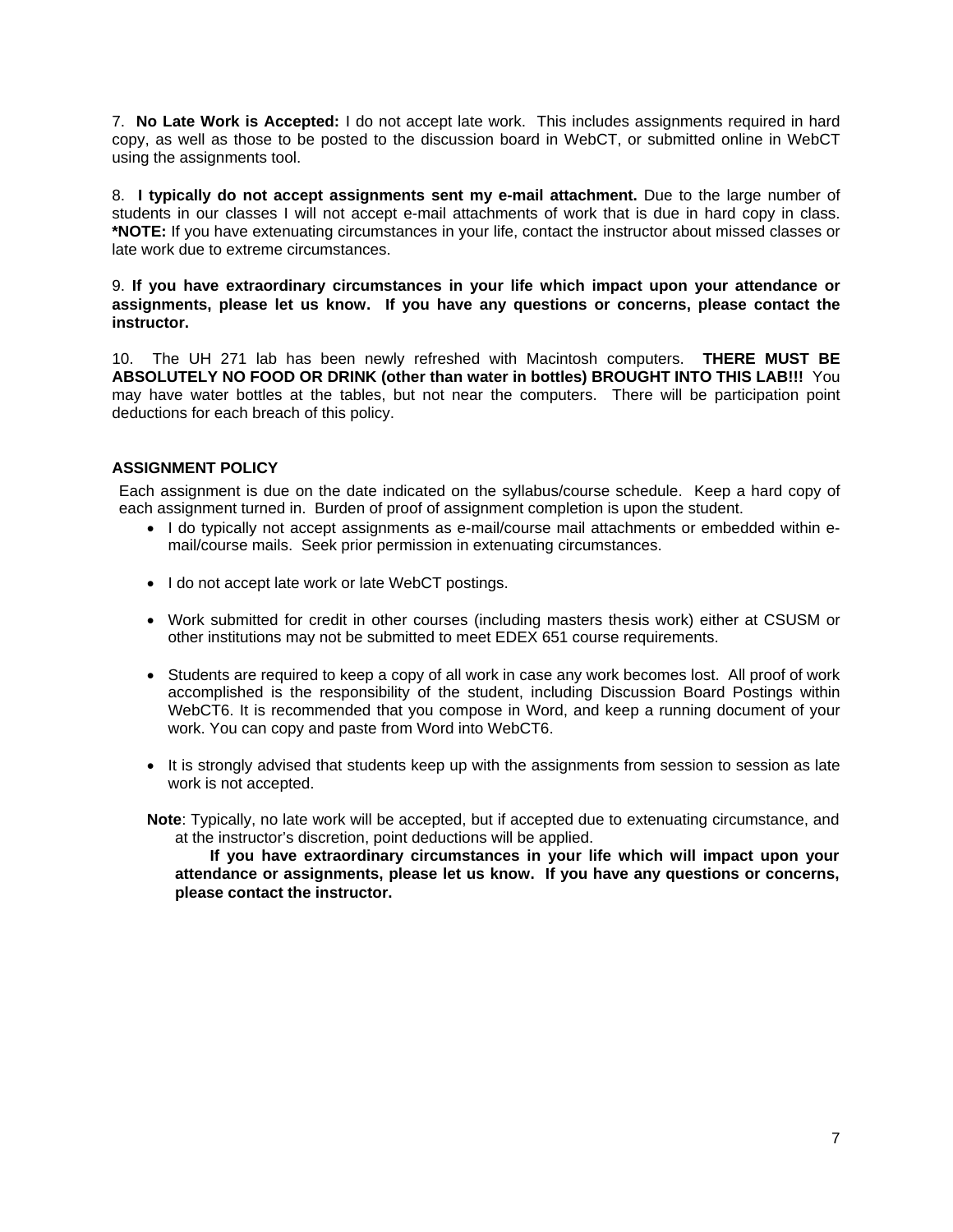# **ACADEMIC HONESTY POLICY**

- Plagiarism of any type will result in a failing grade. All work in this course must be the original work of the individual credential candidate.
- • Scanning of student work via Turnitin™ software may be used to verify student authorship and accurate citation of copyrighted materials or thoughts, ideas, and/or work of others.
- • Assignments will be checked via Turnitin™ software for accuracy of citation and originality of work.
- The instructor may require that some assignments in the course be submitted via WebCT 6 using the built in Turitin™ software feature.
- Students making unauthorized copies of copyrighted materials or microcomputer software will receive a failing grade.

# *CSUSM Academic Honesty Policy Statement from CSUSM Catalogue*

"Students will be expected to adhere to standards of academic honesty and integrity, as outlined in the Student Academic Honesty Policy. All written work and oral assignments must be original work. All ideas/materials that are borrowed from other sources must have appropriate references to the original sources. Any quoted material should give credit to the source and be punctuated with quotation marks.

Students are responsible for honest completion of their work including examinations. There will be no tolerance for infractions. If you believe there has been an infraction by someone in the class, please bring it to the instructor's attention. The instructor reserves the right to discipline any student for academic dishonesty in accordance with the general rules and regulations of the university. Disciplinary action may include the lowering of grades and/or the assignment of a failing grade for an exam, assignment, or the class as a whole."

#### *Plagiarism*

As an educator, it is expected that each student will do his/her own work, and contribute equally to group projects and processes. Plagiarism or cheating is unacceptable under any circumstances. If you are in doubt about whether your work is paraphrased or plagiarized see the Plagiarism Prevention for Students website http://library.csusm.edu/plagiarism/index.html. If there are questions about academic honesty, please consult the University catalog.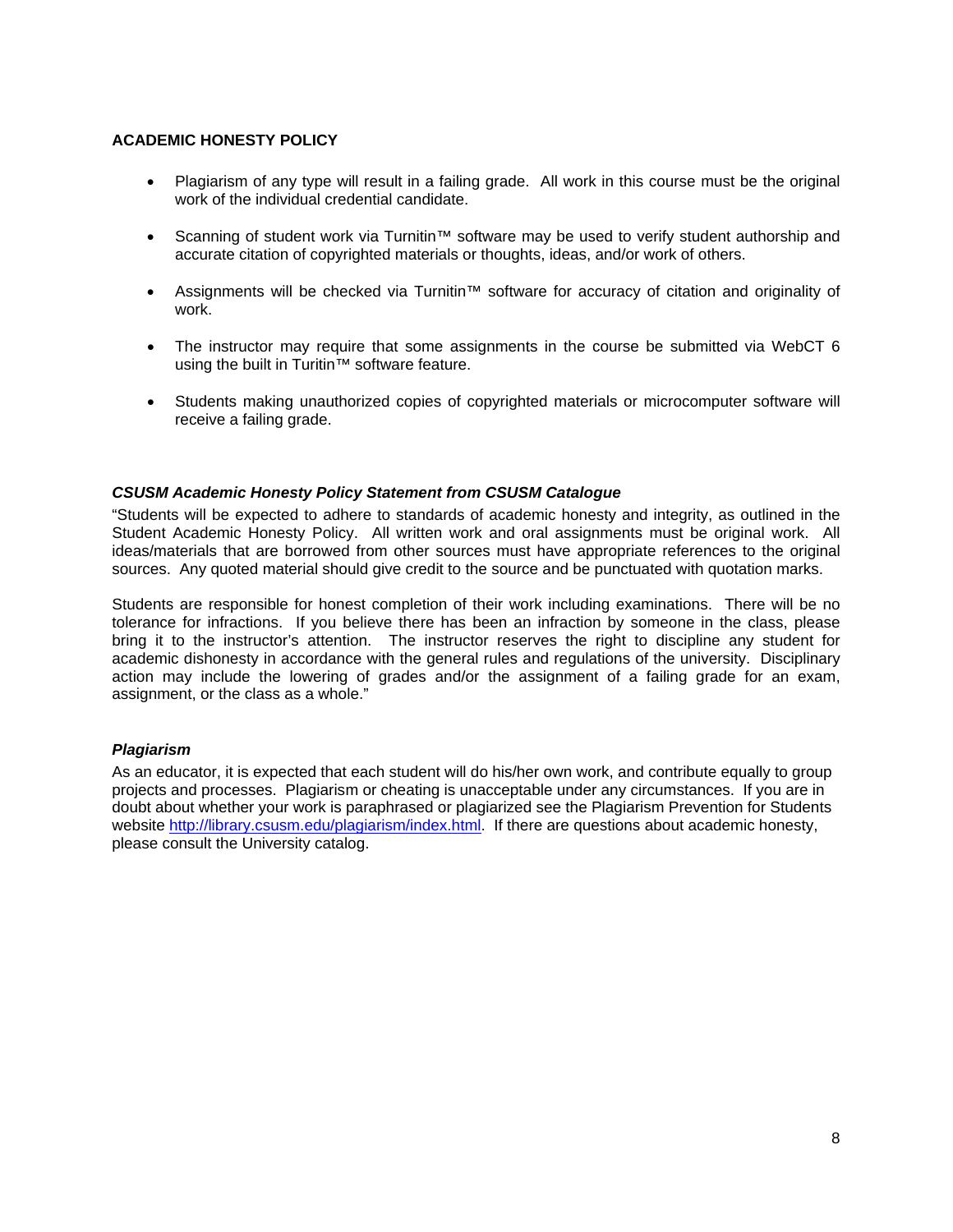### **GRADING STANDARDS**

| A         | 93-100%    |
|-----------|------------|
| А-        | $90 - 92%$ |
| B+        | 87-89%     |
| в         | 83-86%     |
| <b>B-</b> | 80-82%     |
| $C+$      | 77-79%     |

# *GRADING RUBRICS*

# **Criteria for Grading Student Performance in this Course:**

- A (Excellent): Performance at the highest level, showing sustained excellence in meeting all course objectives and requirements and exhibiting an unusual degree of intellectual initiative.
- B (Good): Performance at a high level, showing consistent and effective achievement in meeting course objectives and requirements.
- C (Satisfactory): Performance at an adequate level, meeting the basic objectives and requirements of the course.

**NOTE:** The minimum acceptable grade for a course in the sequence of professional education courses are C+ and a B average must be maintained.

#### **Criteria for Grading Student Performance on the assignments:**

- A (93%) Outstanding work on assignment, excellent syntheses of information and experiences, great insight and application, and excellent writing,
- B+ (83%) Completion of assignment in good form with good syntheses and application of information and experiences, writing is good,
- C+ (73%) Completion of assignment, adequate effort, and adequate synthesis of information and application of information and experiences, writing is adequate.

# **ACADEMIC REQUIREMENTS**

# **Participation**

#### **Please note the College of Education Attendance policy stated on page two of this syllabus.**

#### **Participation (10 points maximum/class X 16 sessions = 160 points maximum).**

Points are awarded for both on campus and the asynchronous online WebCT6 sessions. Regular, punctual attendance it is critical and expected in the teaching profession. Because this class is participatory in nature, the experiences and discussions are difficult to recreate. To reinforce our commitment to developing interpersonal skills, students are expected to arrive on time; return from break on time; stay for all of the class; and fully participate and cooperate with classmates, instructors, and guests. A class participant who arrives late, departs early, or engages a "non-collaborative" behavior will receive less than the maximum points for that given class session.

All WebCT postings are due by the date/time listed on the course schedule. Late postings will not be accepted and will also incur a 10 point deduction for lost participation on the discussion board.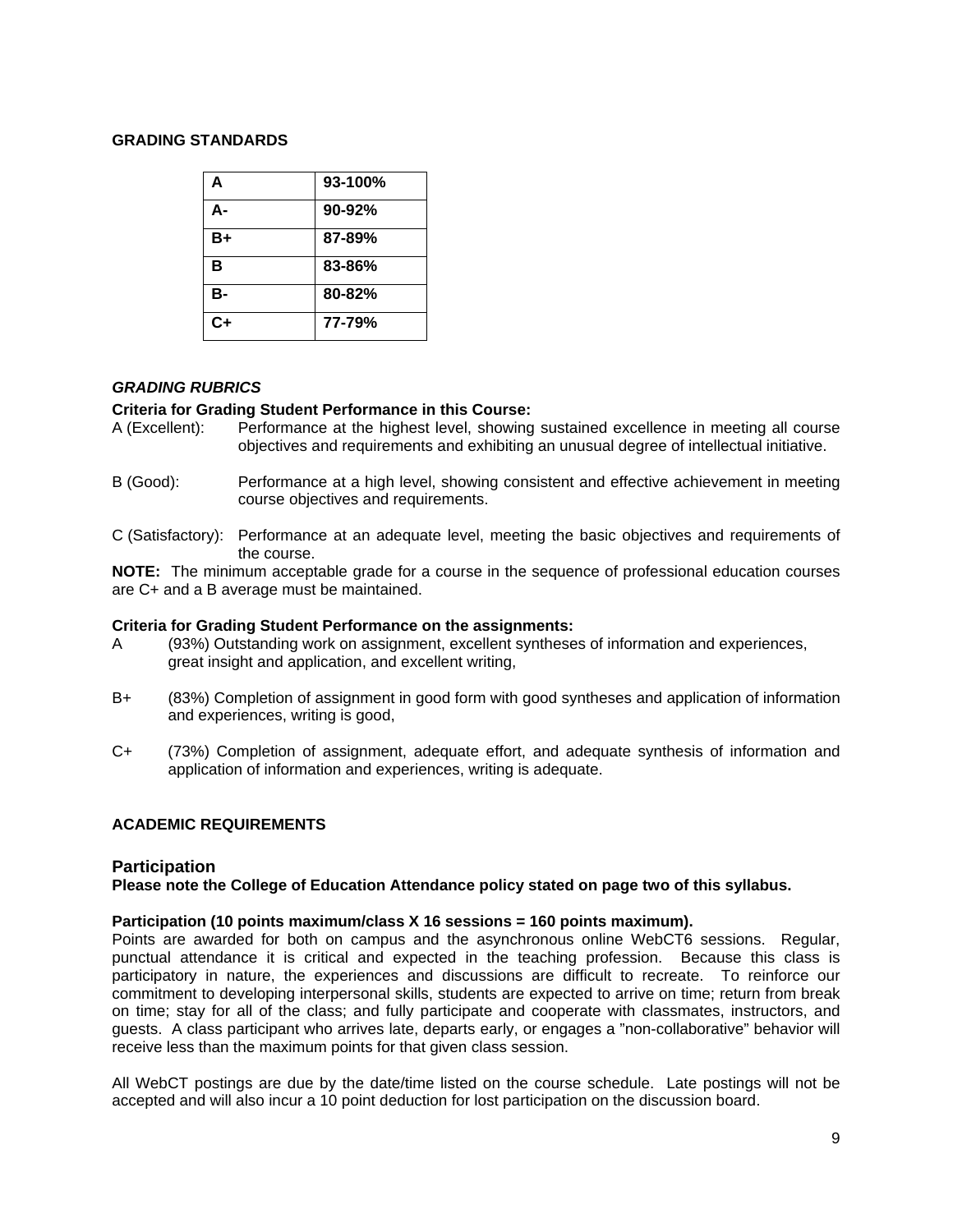**NOTE:** be sure to check your course mail and the WebCT6 homepage of the course prior to coming to class. If class is canceled for any reason, notice will be posted via WebCT6.

#### **Criteria for Grading Participation**:

Participation points will be assigned on the following criteria:

- collaborative cooperation in all labs, classes, and group assignments;
- enthusiasm for the content and activities:
- respect for the professor, classmates, and guest speakers at all times;
- patience and flexibility with the technology;
- appropriate use of the lab, hardware and software;
- respect for the lab environment and equipment;
- **absolutely no food or drink (other than bottled water at the tables) in the lab**.

#### **Technology Grant Project (100 points, group work)**

#### **Specific Area of Emphasis (SAE) (100 points, individual work)**

#### **Reading Activities: (4 @ 30 points each = 120 points)**

These activities are included in the Bound Reader for this course. There are four Reading Activities (RAs) which address the reading in the Transition text. The RAs will be submitted via the Assignments Tool in WebCT 6. Be sure to use Word.

#### **Web Based Components of Course (150 points)**

**WBI discussion board prompts (Five X 30 = 150)** 

There will be a series of Discussion Board (DB) prompts for your reflection and response. This includes points for responses to the postings of colleagues when required.

# **Technology Labs (60 points)**

Three labs @ 20 points each for 60 points. This includes a field visit to the San Diego United Cerebral Palsy (UCP) Assistive Technology Lab.

#### **Task Stream Postings (50 points)**

 **All postings must be completed in order to be cleared for the Level II Credential.** Each student must post a reflection (the format appears on page 14 of the syllabus) and at least one artifact for each CCTC Special Education Specialist Credential standard to be addressed in EDEX 651. The specific standards to be addressed in EDEX 651 and the related artifacts are listed in the Table on page 4 of this syllabus. Each student must have a Task Stream account.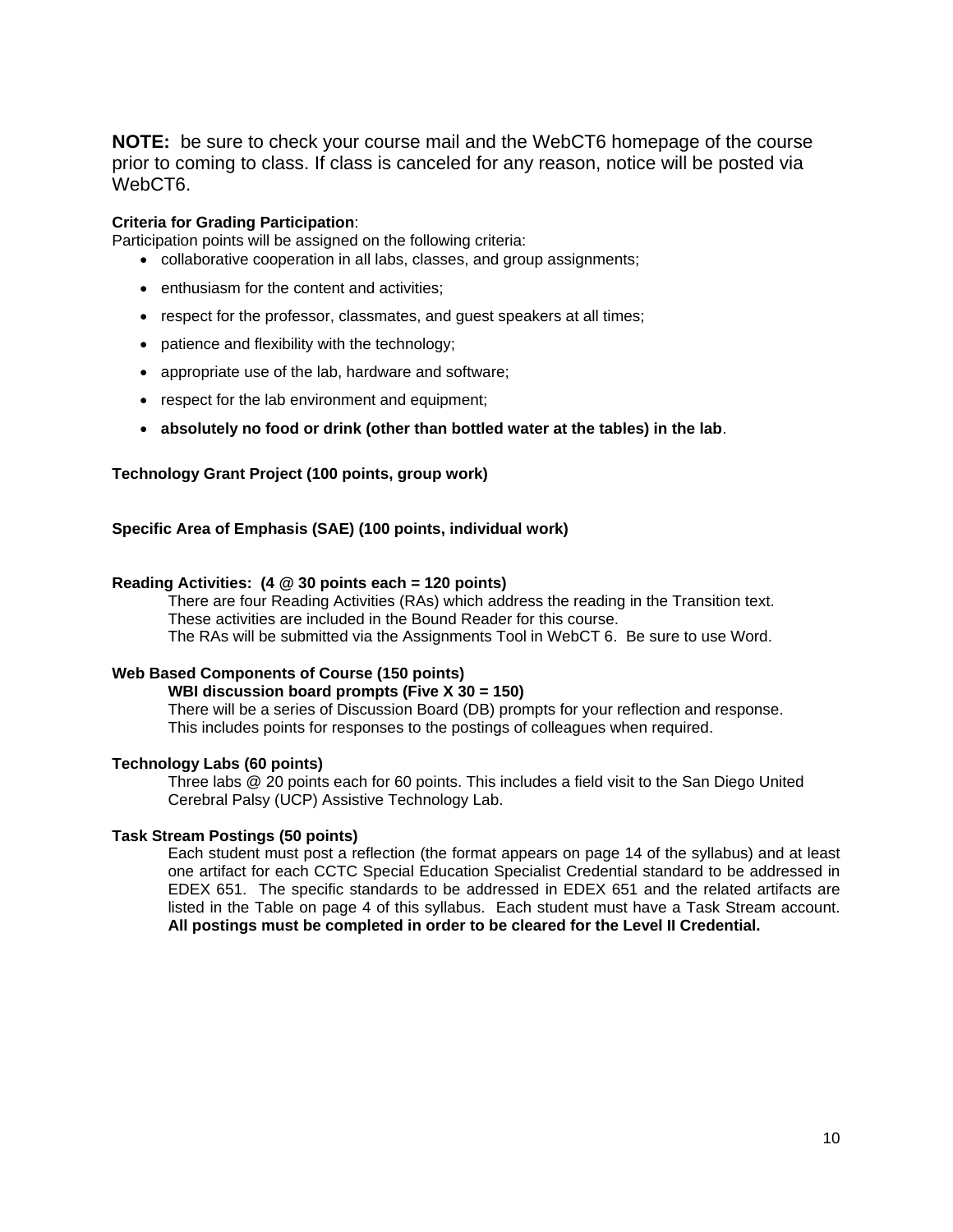**Criteria for Grading and Professional Expectations for WebCT work including Discussion Board (DB) Postings:** 

- Never give your password to anyone else or allow anyone else to access this course using **your password**.
- Post your response to the Discussion Board (DB) Prompts at the beginning of the week in which they are required. You may not post these as attachments.
- All postings must be written in professional and respectful language.
- Use person first language.
- We recommend that you compose off-line before posting and then paste your responses into the discussion board. **Keep a copy of your original work in Word®, so that if postings become lost you have proof of your work**. **Please note that all campus lab PCs now have Office 2007.**
- Read the postings of your colleagues (towards the middle of that week) and post required responses to the posting of others as indicated in the Professor's prompts.
- Be sure your responses are well thought out prior to posting your responses.
- Be sure to post your all responses by the due date on the course schedule.
- Respect the opinions of others, and respond collegially.
- Check the Announcement block in the course Home Page each week for directions and announcements. If class is to be canceled a message will be posted on the Home Page or sent via WebCT6 course mail.
- All communications by E-mail will be via the Course Mail tool in WebCT6.
- I typically do not respond to course mail on the weekends.
- • Check your Course Mail at least once per week, and **always before coming to class**.
- All work in WebCT postings must be the original work of the student. Do not post large blocks of quoted text from websites, re-phrase the essential information in your own words.
- All quoted text/information from printed or web-based information must be enclosed in quotation marks and the source must be identified to indicate it is the work of another.
- Turnitin.com may be used to check the authorship of the postings in WebCT. Be sure to reference all of your work when quoting writing/text that is not your own.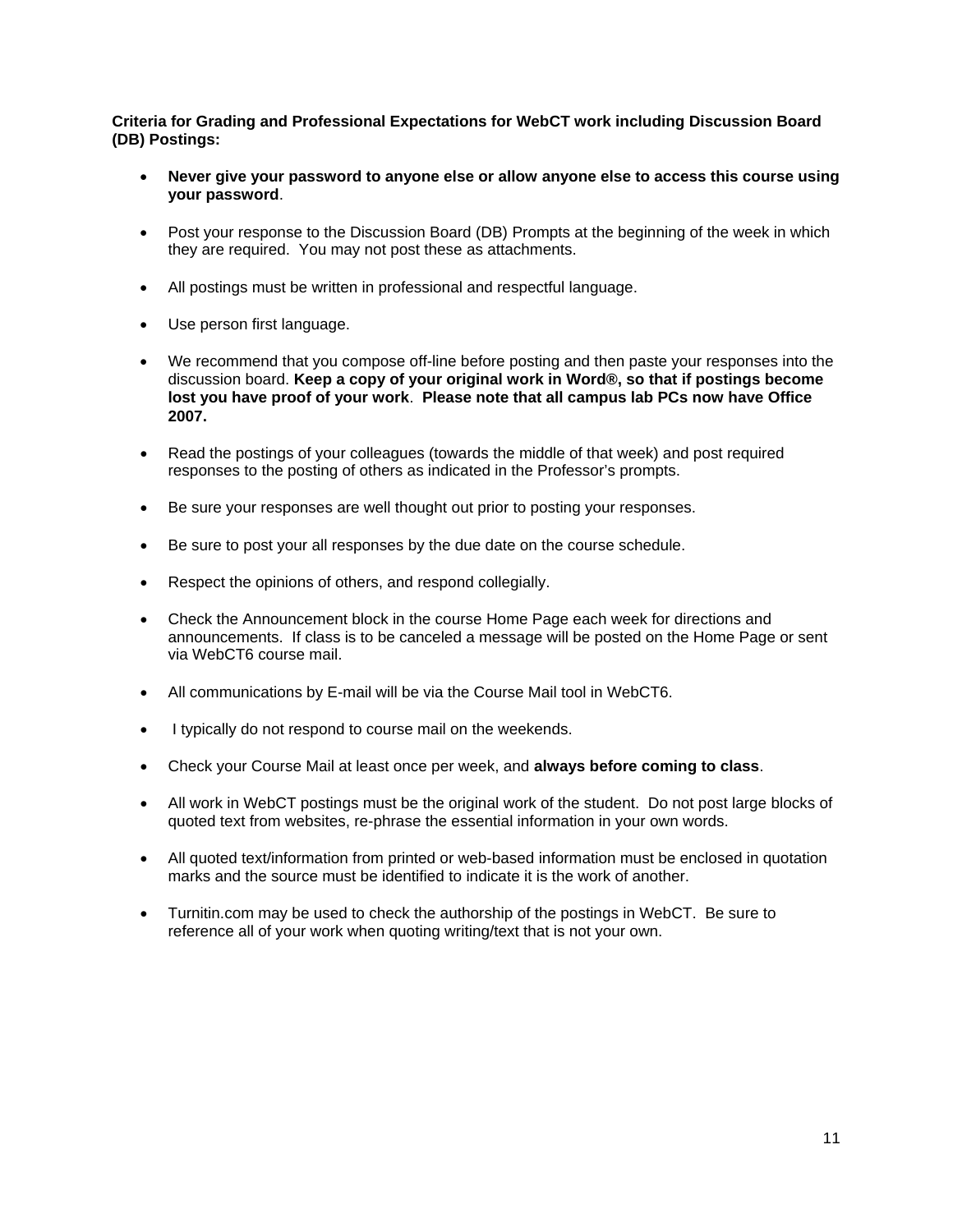### **Academic Requirements EDEX 651 Spring Semester 2009**

| <b>Participation &amp; Assignments</b>                                            | <b>Notes</b>                                                                                                                                         | <b>Point</b> |
|-----------------------------------------------------------------------------------|------------------------------------------------------------------------------------------------------------------------------------------------------|--------------|
| Participation (160)                                                               | $(16$ sessions @ 10 points = 160 points)<br>(includes WebCT sessions)                                                                                | 160          |
| <b>Technology Grant Project (100)</b><br>(Group Work)                             | This is a group project including literature and<br>web site research and review with annotations.                                                   | 100          |
| <b>SAE: Developing an Specific Area</b><br>of Emphasis (100)<br>(Individual Work) | This is an individual project including literature<br>site research and review with<br>and web<br>annotations.                                       | 100          |
| <b>Reading Activity Assignments</b><br>(120)<br>(Individual Work)                 | This is an individual assignment, do not quote<br>large blocks of text from the textbook; write in<br>your own words. Post using the Assignment Tool |              |
| Reading Activities $1 - 4$<br>on the text book                                    | Four Reading Activities @ 30 points each<br>Submitted via the Assignments Tool in WebCT6                                                             | 120          |
| WebCT Work: (150)<br>(Individual Work)                                            |                                                                                                                                                      |              |
| <b>Discussion Board</b>                                                           | *Five sessions $@$ 30 points = 150 points<br>Includes response to colleagues                                                                         | 150          |
| Technology labs (60)                                                              |                                                                                                                                                      |              |
| Three labs including a field visit                                                | Three labs @ 20 points each for 60 points.<br>This includes a field visit to the SD UCP AT lab<br>Be sure to turn in your lab sheet for each lab.    | 60           |
| <b>Task Stream Postings (50)</b><br>(Individual Work)                             |                                                                                                                                                      |              |
| Postings for level II Standards                                                   | This assignment will be discussed in class                                                                                                           | 50           |
|                                                                                   | Each student must have a Task Stream Account<br>These postings must be completed to clear your<br>Level II Credential.                               |              |
|                                                                                   | Total:                                                                                                                                               | 740          |

\*All Discussion Board Postings must be done by the date/time listed on the course schedule. Late postings will not receive credit and will also incur a loss of 10 participation points. All work must be the original work of the student.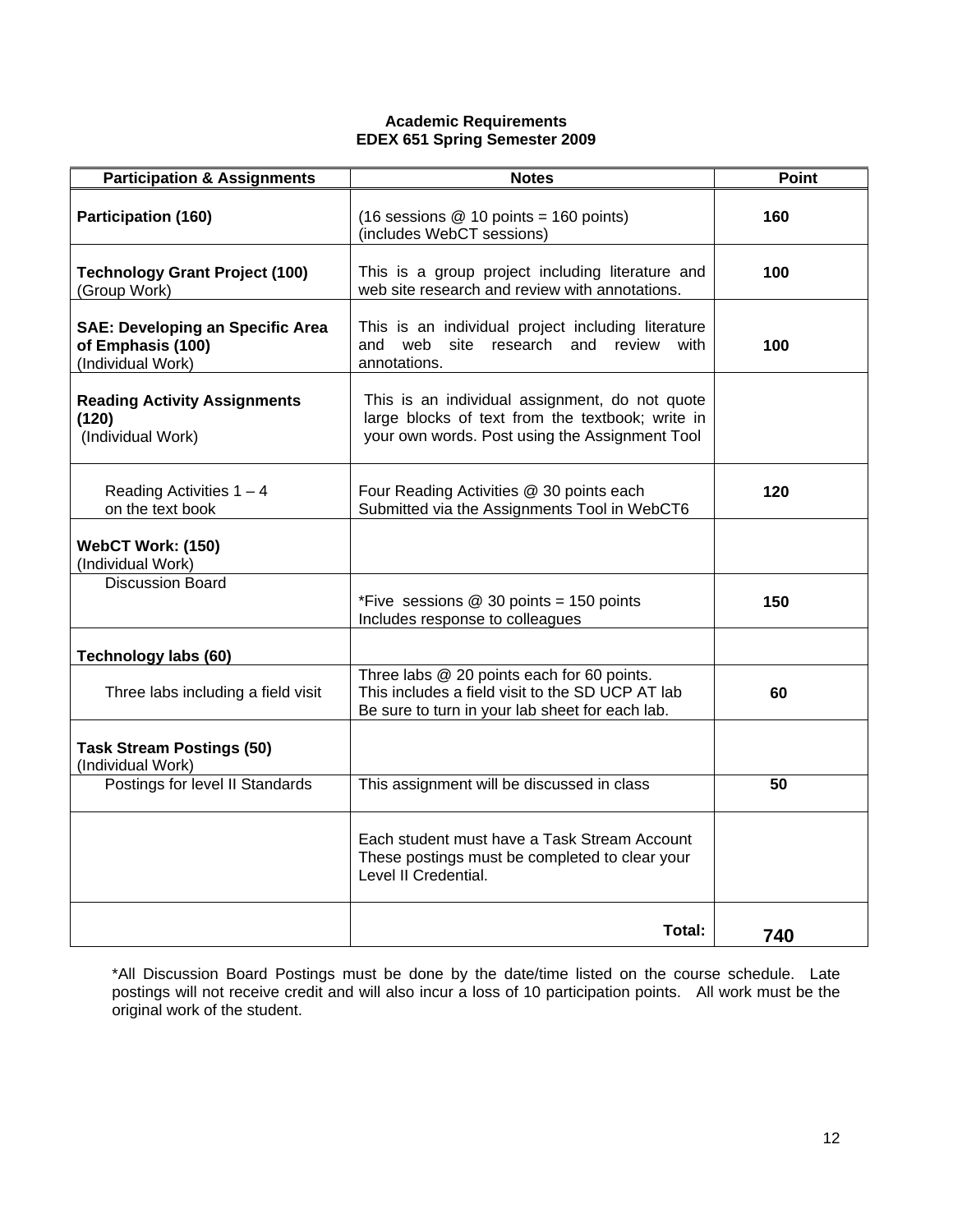# **TASKSTREAM GUIDELINES FOR LEVEL II STANDARDS**

The purpose of the Level II portfolio that you create on TaskStream is to evidence how you meet each of the10 Level II Education Specialist standards. For each of the 10 Level II standards, your task is to write a cogent reflective essay and to post and describe artifacts that evidence your competence in meeting the standard. Each Level II standard is a performance standard. Thus, the artifacts you select will come from both your work as a special educator and from products generated in Level II courses.

Level II standards are threaded throughout Level II Education Specialist coursework and are addressed within and across courses. Although several Level II standards are addressed in each course, a given subset are assigned to each course. It is an expectation that by the end of each course you will have composed a first paragraph reflective narrative and posted at least one evidence for each standard assigned to the course. It is a further expectation that you will request feedback from your instructor for the assigned standards and respond to instructor requests for revisions. The course instructor will not evaluate your response to a standard. An evaluation of your entire portfolio is performed at the end of your Level II studies by your EDEX 661 Portfolio Review instructor. To be recommended for a Level II Professional Clear credential, entries for all 10 Level II standards must be judged complete (i.e., having a cogent narrative and at least three relevant artifacts with descriptions of how they evidence competence).

The Level II courses are expressly designed to assist you to evidence your competence with regard to the Level II standards. Take advantage of being in the class, by pausing, reflecting, and making TaskStream entries each semester as a routine part of course participation. This way when you enroll in EDEX 661 you will be all but done with your portfolio.

Each narrative must include at least the following components.

To assist you writing your reflective essay for each standard, the special education faculty members have agreed upon a paragraph structure to help guide you with your narrative response. State your ideas clearly and ground them in the evidence represented by your artifacts. We are looking for a vivid and robust explanation of what the artifact represents. For each standard, you must attach a minimum of three artifacts. You are strongly encouraged to provide additional evidences as artifacts, particularly for standards such as Standard 14, which includes such a broad array of elements.

Required 1st paragraph: Introduce the reader to the focus of your response as it relates to the Level II standard. Do NOT restate the standard. Instead, reflect upon and summarize what it is you know and are able to do that allows you to demonstrate proficiency with regard to the several elements of the standard.

Required 2nd paragraph: Explain how the first attached artifact evidences your competence with regard to the Level II standard. In what ways does this artifact illustrate your knowledge and skill regarding one or more elements of the standard?

Required 3rd paragraph: Explain how the second attached artifact evidences your competence with regard to the Level II standard. In what ways does this artifact illustrate your knowledge and skill regarding one or more elements of the standard in a way that is different from your first artifact?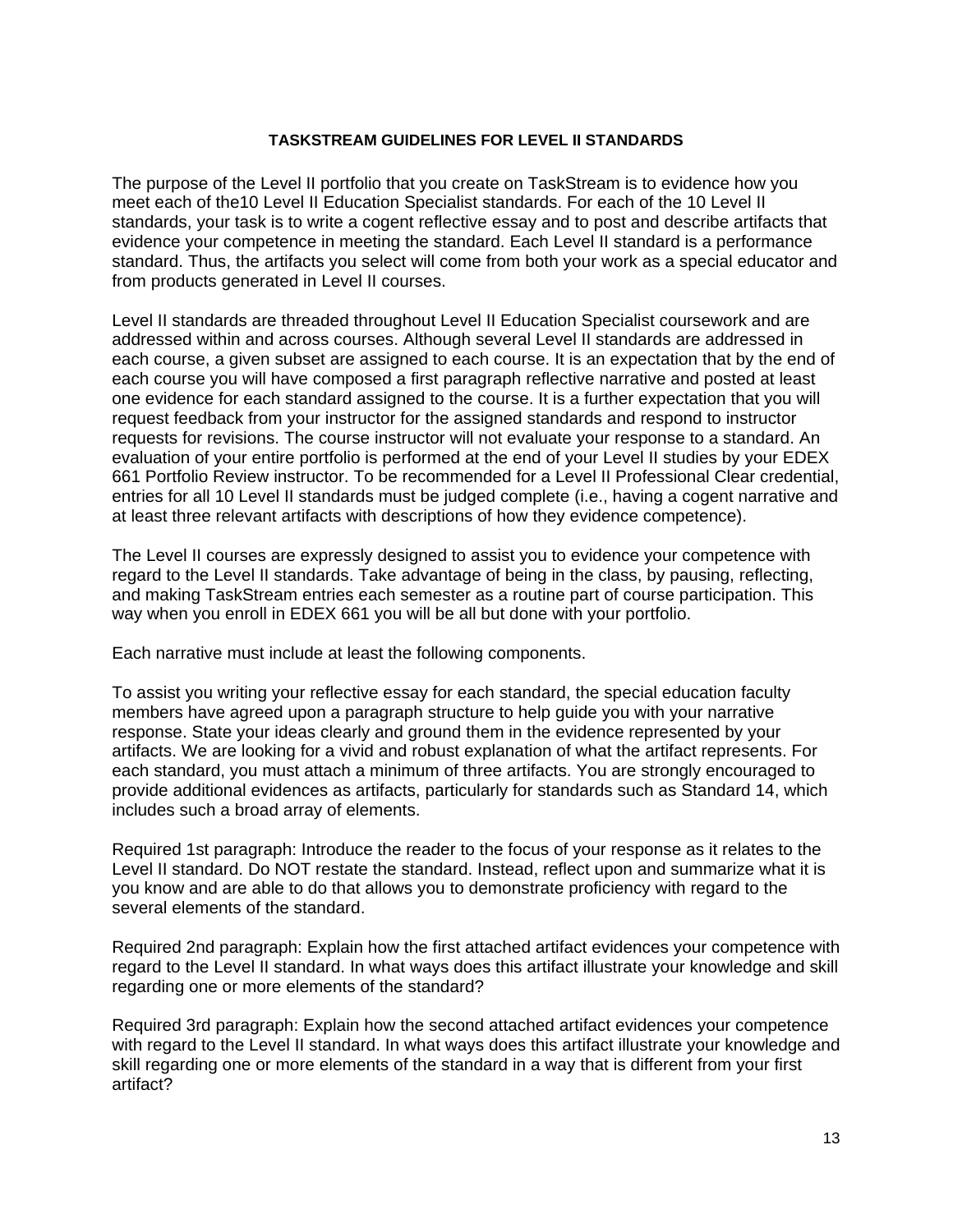Required 4th paragraph: Explain how the third attached artifact evidences your competence with regard to the Level II standard. In what ways does this artifact illustrate your knowledge and skill regarding one or more elements of the standard in a way that is different from your first two artifacts?

Final paragraph: Identify what you still want or need to learn with regard to this standard. In other words, set at least one professional goal for your future professional development or future practice with regard to the standard.